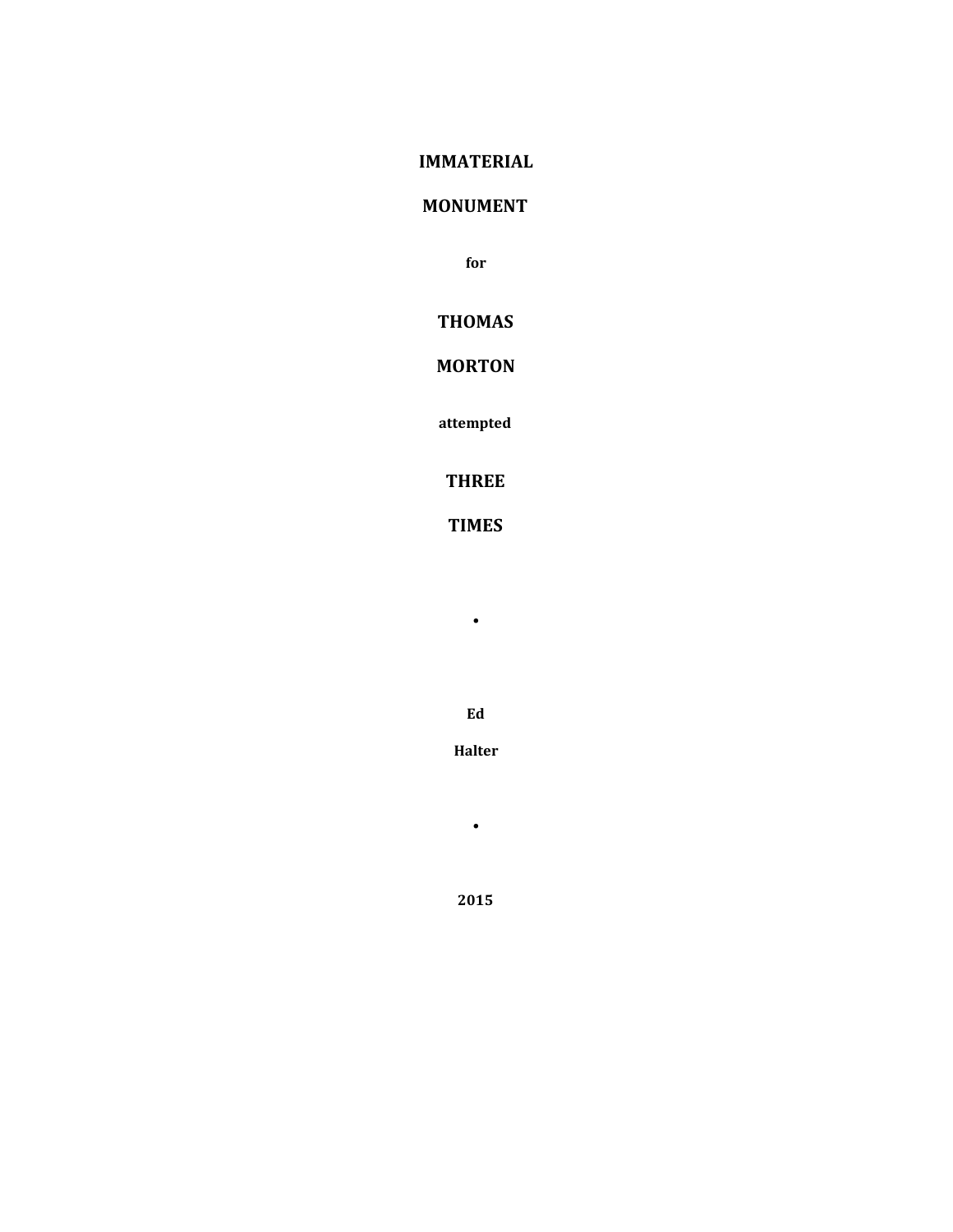## ca. 1630-1650. William Bradford, *Of Plimoth Plantation*

"After this they fell to great licenciousnes, and led a dissolute life, powering out them selves into all profanenes. And Morton became lord of misrule, and maintained (as it were) a schoole of Athisme. And after they had gott some good into their hands, and gott much by trading with  $y^e$  Indeans, they spent it as vainly, in quaffing & drinking both wine & strong waters in great exsess, and, as some reported,  $10^{\rm li}$  worth in a morning. They allso set up a May-pole, drinking and dancing aboute it many days togeather, inviting the Indean women, for their consorts, dancing and frisking togither, (like so many fairies, or furies rather,) and worse practises. As if they had anew revived & celebrated the feasts of  $y^e$  Roman Goddes Flora, or ye beasly practieses of  $y^e$  madd Bacchinalians. Morton likwise (to shew his poetrie) compose sundry rimes & verses, tending to lasciviousness, and others to y<sup>e</sup> detraction & scandall of some persons, which he affixed to this idle or idoll May-polle. They chainged allso the name of their place, and in stead of calling it Mounte Wollaston, they call it Merie-mounte, as if this joylity would have lasted ever."

> 1637 Thomas Morton, *New English Canaan*

"The Inhabitants of Pasonagessit, (having translated the name of their habitation from that ancient Salvage name to Ma-re Mount, and being resolved to have the new name confirmed for a memorial to after ages,) did devise amongst themselves to have it performed in a solemne manner, with Revels and merriment after the old English custome; [they] prepared to sett up a Maypole upon the festivall day of Philip and Iacob, and therefore brewed a barrelll of excellent beare and provided a case of bottles, to be spent, with other good cheare, for all commers of that day. And because they would have it in a compleat forme, they had prepared a song fitting to the time and present occasion. And upon Mayday they brought the Maypole to the place appointed, with drumes, gunnes, pistols and other fitting instruments, for that purpose; and there erected it with the help of Salvages, that came thether of purpose to see the manner of our Revels. A goodly pine tree of 80. foote longe was reared up, with a peare of buckshorns nayle one somewhat neare unto the top of it: where it stood, as a faire sea marke for directions how to finde out the way to mine Hoste of Ma-re Mount."

#### 1835

### Nathaniel Hawthorne, "The May-Pole of Merry Mount"

"There is an admirable foundation for a philosophic romance in the curious history of the early settlement of Mount Wollaston, or Merry Mount. In the slight sketch here attempted, the facts, recorded on the grave pages of our New England annalists, have wrought themselves, almost spontaneously, into a sort of allegory."

#### 1849

#### John Lothrop Motley, *Merry-Mount: a Romance of the Massachusetts Colony*

"The crepuscular period which immediately preceded the rise of the Massachusetts Colony, possesses more of the elements of romance than any subsequent epoch. After the arrival of Winthrop with the charter, the history of the province is as clear as day-light ; but during the few previous years there are several characters flitting like phantoms through the chronicles of the time, about whose life and personal adventures, either at home or in the wilderness, but little is known."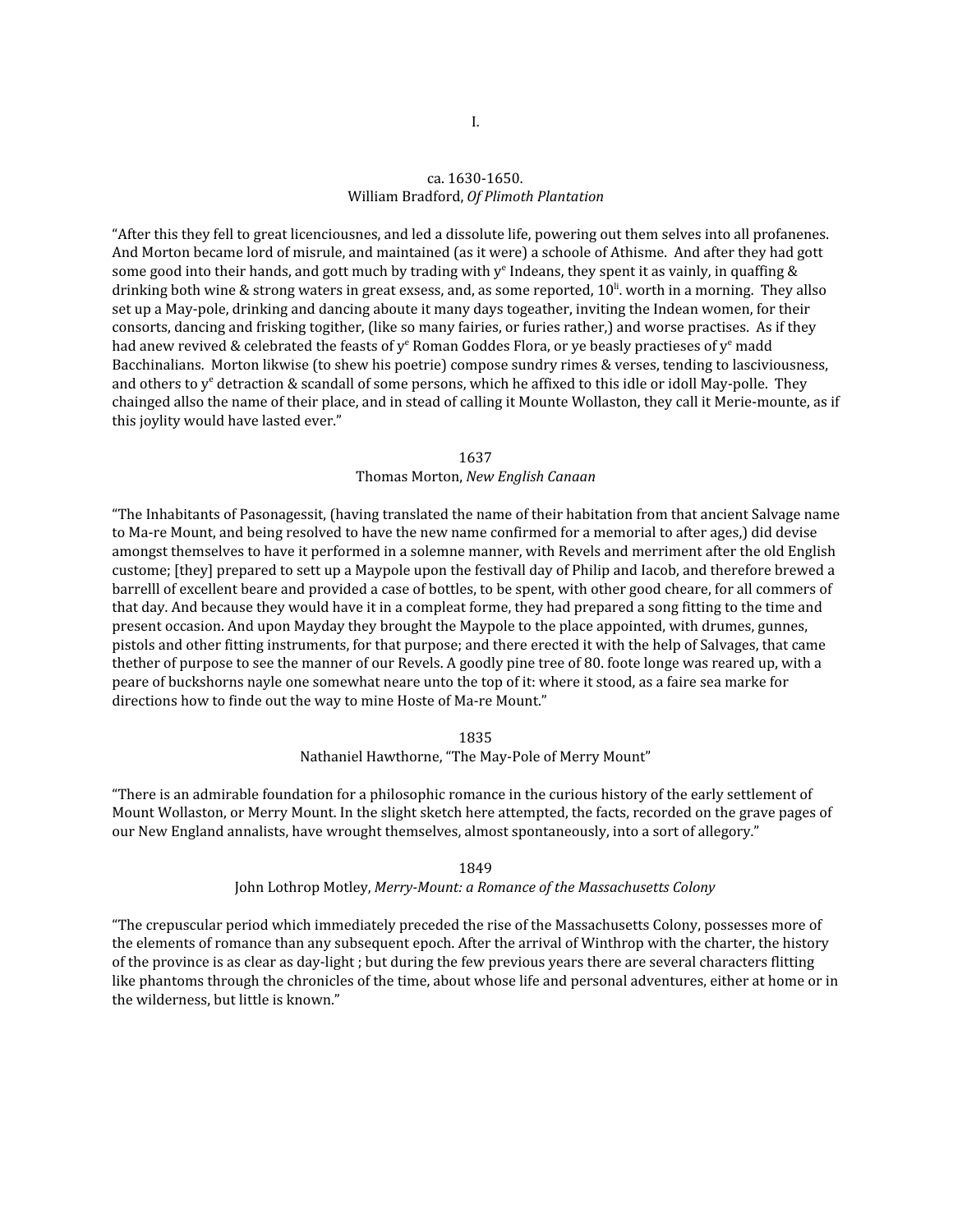#### 1879

#### William S. Patee, M.D., *A History of Old Braintree and Quincy, with a Sketch of Randolph and Holbrook*

"In 1634 [Thomas Morton] published a book, called, 'New England Canaan.' This book is a queer specimen of literature. In turning over its pages, you will see that it abounds in nick-names; such as Capt. Shrimp, for Capt. Standish; Capt. Littleworth, for Endicott; Dr. Nobby, for Fuller, &c."

#### 1884

## Samuel Adams Drake, *New England Legends and Folk Lore*

"Morton was, however, a man of education and ability,—which by no means proves that he was not all the Pilgrims allege him to have been,—an unprincipled adventurer. Taking his 'New English Canaan' as the index of his character, one reads at every few lines some evidence of his strong predilection for a life of indolence and pleasure. His idea was to establish an Arcadia, with the natives as his vassals. He restored the Old-English holiday customs, which the Puritans considered idolatrous, and which they prohibited amongst themselves. He rechristened his plantation of Mount Wollaston by the name of Merry Mount, with the old May-Day ceremonies of wine, wassail, and the dance around the May-pole, to celebrate the change. He composed riddles in verse addressed to his followers that show an equal familiarity with classical lore and with the debased manners of the court wits and rhymsters of the day. He furnished the Indians with firearms to hunt for him, which they soon learned to use against their masters."

## 1894 Alice Morse Earle, *Customs and Fashions in Old New England*

"A few rather sickly and benumbed attempts were made in bleak New England to celebrate in old English fashion the first of May. A May-pole was erected in Charlestown in 1687, and was promptly cut down. The most unbounded observance of the day was held at Merry Mount (now the town of Quincy) in 1628 by roistering Morton and his gay crew."

> 1896 Charles Francis Adams, Jr., *Three Episodes in Massachusetts History*

"Incongruous and laughable, the situation had its dramatic features also. It was not a vulgar modern instance of the frontier dance-hall under the eaves of a conventicle. There was a certain distance and grandeur and dignity about it,—a majesty of solitude, a futurity of empire. On the one hand, the sombre religious settlement; on the other, the noisy trading-post, — two germs of civilized life in that immeasurable wilderness, unbroken, save at Merrymount and Plymouth, from the Penobscot to the Hudson. Yet that wilderness, though immeasurable to them, was not large enough for both."

#### 1906

#### Daniel Munro Wilson, *Quincy, Old Braintree, and Merry-Mount: An Illustrated Sketch*

"Scandalous, this entire episode,—very scandalous! almost as bad as the debauches of some present sons of the Puritans! But what resident of Quincy would have it buried in oblivion? It savors of romance, it has a touch of the picturesque, it anticipates the free *camraderie* of the Western cowboy, it distinguishes us in story."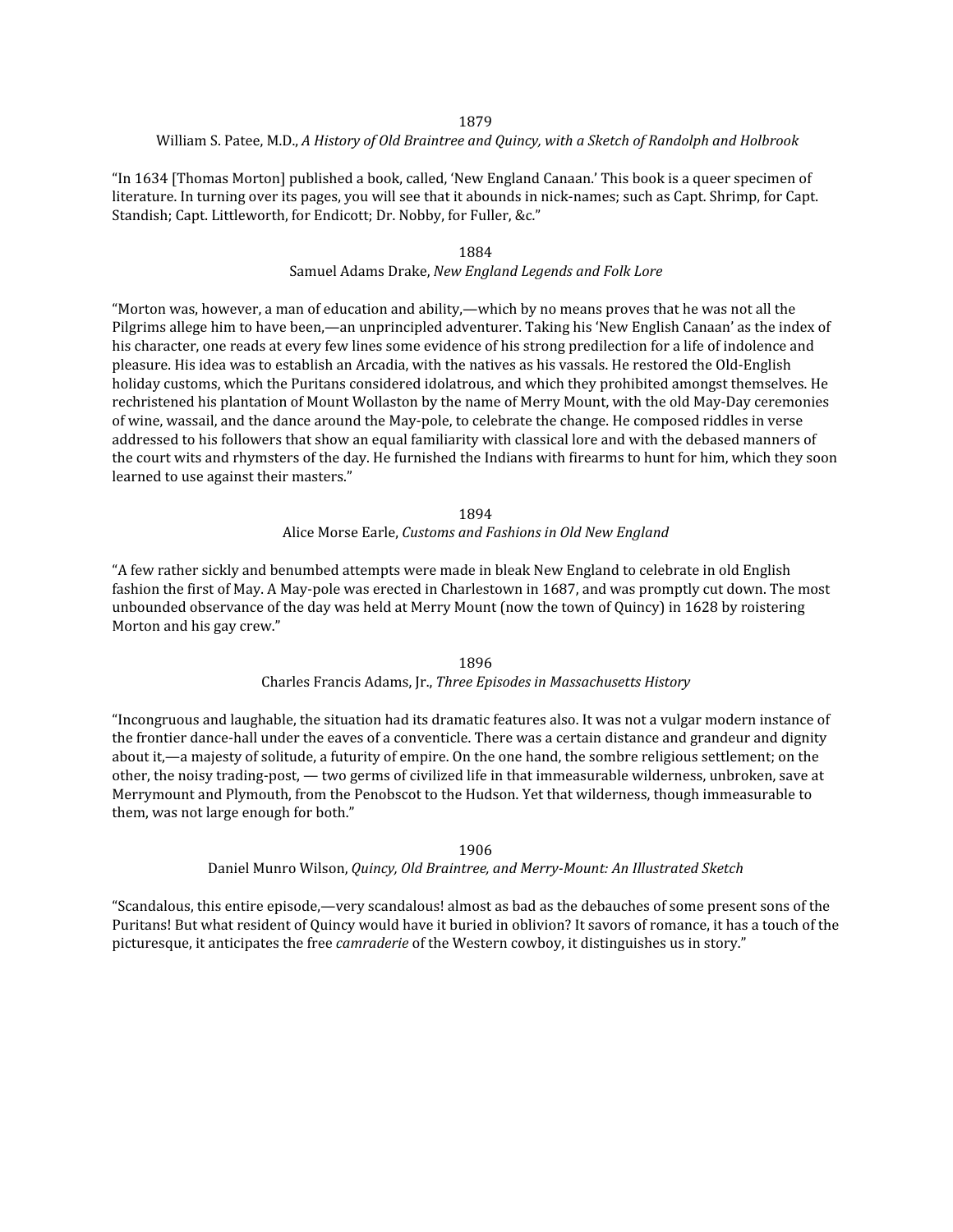1921

## James Truslow Adams, *The Founding of New England*

"Thomas Morton, of Cliffords Inn, Gent., whose literary portrait has come down to us in the somewhat unreliable form of an appreciation by himself, supplemented by sundry exceedingly unflattering sketches by his enemies, now proceeded to take control of the situation in a manner entirely satisfactory to himself, the rest of the stranded Quincy band, and, it was darkly rumored, the less virtuous of the Indian squaws...When echoes of Morton's mad songs died for the last time among the pines of Quincy, rigid conformity to the Puritanical code of manners and morals had won its second victory."

## 1925 William Carlos Williams, "The May-Pole at Merry Mount," *In the American Grain*

"It was unfair of Morton—seeing how the Indians valued guns and liquor—to use them for barter when the other settlers were not permitted to do so. This was the practical side of the desire to rid the colony of this man. But since the whites were armed with guns and had liquor, was it in the eyes of history wrong for Morton to use them for his trade? Another side of Puritan disgust with this brazen fellow was the moral one of his consorting with the Indian girls. It was upon this count, not the first, that they chose finally to attack him."

> 1930 Samuel Eliot Morison, *Builders of the Bay Colony*

"One of these small trading groups deserves more than passing notice, since it provided the first strange interlude played in the neighborhood of Quincy. Thomas Morton, a gay gentleman with an eye for trade, author of the most entertaining book on early Massachusetts, gathered a knot of boon companions on Mount Wollaston, which he renamed, in conscious punning, Ma-re Mount; and well he lived up to its usual pronunciation. Morton was quick to improve the sporting possibilities of the neighborhood, which Captain Smith had observed. When not engaged in dickering with Indians whom he had previously well primed with lusty liquor, or playing 'mine Host of Ma-re Mount' with 'claret sparklinge neate,' he roamed the forest with dog and gun, or sailed about the bay, fishing and shooting water-fowl. White men and Indians alike found good cheer at Merrymount. Young squaws were particularly welcome, and young Pilgrims probably found an occasional surreptitious visit to Merrymount as stimulating, and ultimately as exhausting, as their descendants do a trip to New York."

## 1937

The Federal Writers' Project of the Works Progress Administration, *Massachusetts: A Guide to Its Places and People*

"Now Thomas Morton, a companion of Captain Wollaston, set up a rival trading colony near-by at what is now Wollaston, in Quincy. The staid Pilgrims were duly horrified by the 'Merrymount' revels, but Morton flourished in his wickedness like the green bay tree. He sold rum and guns; and with these to be got in exchange for their furs, the Indians practically refused to take any amount of the Plymouth wampum and trinkets. At last, however, Miles Standish proceeded to Merrymount, seized Morton prisoner, and deported him to England."

## 1945

## George F. Willison, *Saints and Sinners: The Story of the Mayflower and the Plymouth Colony*

"To break with the past, Morton renamed the community. Fond of bad puns and showing off his Latin, he called it 'Ma-re Mount,' or Mountain by the Sea. The Pilgrims were not so wrong, however, in mistaking it for 'Me-rie Mount.'

"The rechristening of the town was celebrated 'in a solemne manner, with Revels and merriment after the old English custome.' A straight thin pine eighty feet tall was felled, trimmed for use as a Maypole, and erected with a pair of antlers secured at the top to provide 'a faire sea marke for directions how to finde out the way to mine Host of Ma-re Mount.' A barrel of beer was brewed to be consumed 'with all good cheare,' and everybody in the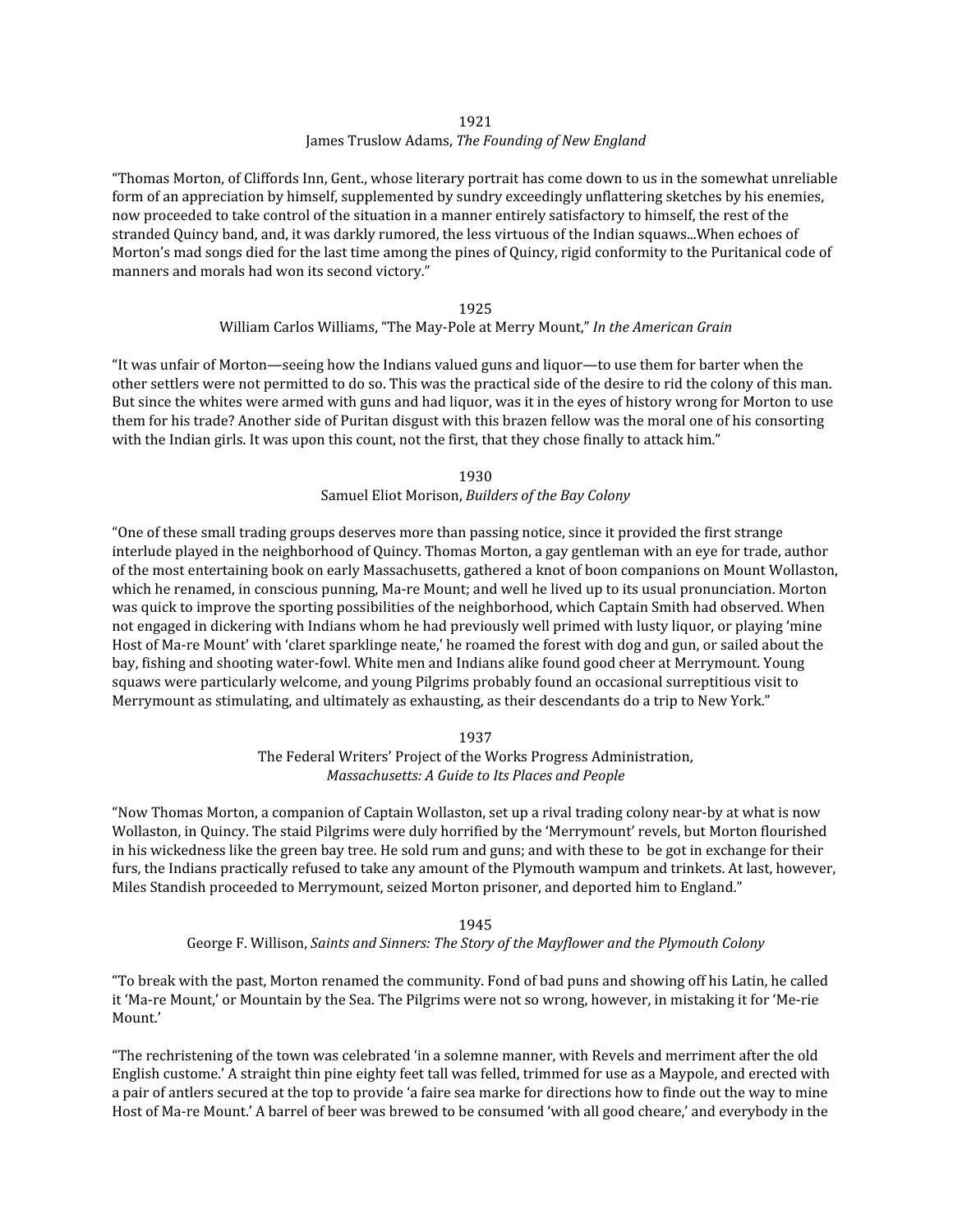neighborhood was invited to attend—men and women, whites and Indians alike.

"Desiring to make the gala occasion 'more fashionable,' Morton composed two poems, tacking a copy of the longer on the Maypole for all to read—and understand, if they could.

> Rise, Oedipus, and if thou canst, unfould What means Caribdis underneath the mould When Scilla solitary on the ground (Sitting in forme of Niobe) was found…

"The poem went on at great length in this manner. What it all meant, if anything, is a secret that died with its author. Even Morton admitted that it was 'somwhat enigmatical,' suggesting that the Pilgrims' inability to understand it was one cause of their consuming rage against him. They were always bothering their heads about 'things that were immaterial.'"

## 1963 Carl Andre, *Quincy Index*

"M. Manet. Mansion. Massachusetts. Maypole. Meadows. Merrymount. Merrymount. Montclair. Moon. Morton. Moswetusetts. Mount."

1965

### Alden T. Vaughan, *New England Frontier: Puritans and Indians, 1620-1675*

"Historians who delight in censuring the drab morality of the Pilgrims and other Puritans have long found the Morton episode a choice example of moral bigotry… There is no doubt that the social behavior of the Morton colonists offended the Pilgrim Fathers. But the documentary record reveals that the Merrymount episode belongs not to the realm of moral quibbling, but of interracial diplomacy."

1968

#### Leslie A. Fiedler and Arthur Zeiger, *O Brave New World: American Literature from 1600 to 1840*

"Yet Puritanism did not come alone or unchallenged to the New World, even in New England. Side by side with it, there was exported a Cavalier style of life, a blend of English countryside paganism and gentleman's Christianity that managed to survive for a while in the South (in the shadows of slavery, alas, from the very first), but which was almost immediately driven out in the colder climate of the do-it-yourself North. The story of the defeat of Old World Paganism in the Massachusetts Bay Colony is told by William Bradford and Thomas Morton, antagonists in the struggle which ended with the destruction of Morton's Utopia at Merrymount. Sometimes one wonders what would have happened if it had survived, this beatnick colony in the seventeenth century New England woods, presided over by university Bohemians—full of classical quotations, rum and deviltry."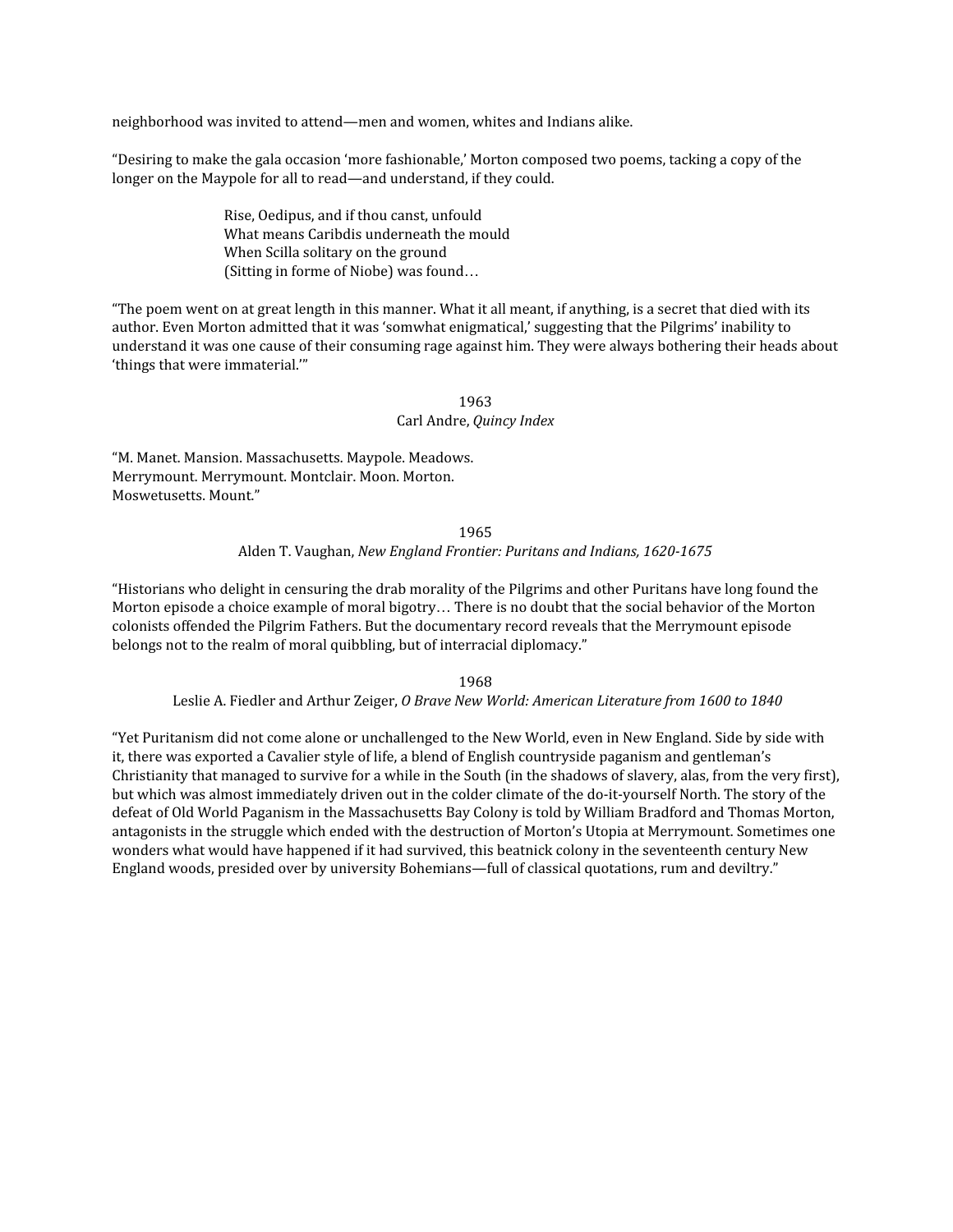Of America's origins, first there is the standard story, revived annually in the United States, upon occasion of the national holiday of Thanksgiving each autumn. The day marks the first harvest feast of the Pilgrim Fathers in Plymouth, Massachusetts, the earliest of the English colonies to prosper and survive to the present day. In the Thanksgiving myth, the Pilgrims are posed as hard-working, religious, determined—the spiritual ancestors, we'd like to think, of all Americans.

But there is another tale, told less frequently, that has shadowed this narrative since its beginnings. In 1625, just five years after the Pilgrims' landing at Plymouth Rock, a different colony was established a few miles up the coast. Originally christened Mount Wollaston, after its sea-captain founder, the plantation was renamed Merrymount by Thomas Morton, a lawyer and adventurer from the south-west of England, who took over its management following Captain Wollaston's departure; Morton's preferred spelling was "Ma-re Mount," a Latin pun based on his interpretation of the original Indian name, Pasonagessit, which he took to mean "by the sea."

Unlike his neighbors, Morton was impuritan; by all accounts a country gentleman type who loved hunting, theater, and falconry, Morton imagined he could create a "New English Canaan" in which all settlers would together prosper as equals. To this end, the men of Merrymount traded alcohol and firearms for furs with the local tribes, and famously erected a maypole—in keeping with old rural English customs—around which they drank liquor, sang bawdy songs, and danced with their Algonquian neighbors. Upon the maypole, Morton posted some lines of verse, "enigmatically composed" by himself; beginning with an invocation to Oedipus, his poem's convoluted string of classical allusions seems to propose some lusty pagan riddle. Knowing that another ship holding English women would not be forthcoming, Morton's men had sex with local natives, which led to at least one mixed-race child. The general sentiment of Morton's outpost, as he would later write, was to live "being void of care, which torments the lives of so many Christians."

The activities of Morton and his company threatened the nearby colonists of Plymouth, and so the Pilgrims sent a contingent of armed men, led by Captain Miles Standish, to shut Merrymount down in 1630. Some unfavorable accounts suggest Morton's men were simply too drunk to fight back when Standish's militia arrived. After officials ordered the Merrymount colony burned to the ground, Morton was exiled to an island off the New England coast, but eventually escaped to return to England, where he published a popular account of his adventures in the New World, *The New English Canaan*, making sure to include numerous barbs directed at the priggishness of the Plymouth brethren.

After the fall of Morton's brief experiment, the area around Mount Wollaston would become part of the settlement of Braintree, upon that town's incorporation in 1640. Following the American Revolution, the northern section of Braintree that included this zone was split off to form the city of Quincy, named after Colonel John Quincy, whose family kept an estate near Merrymount. Today, the name "Merrymount" is retained by a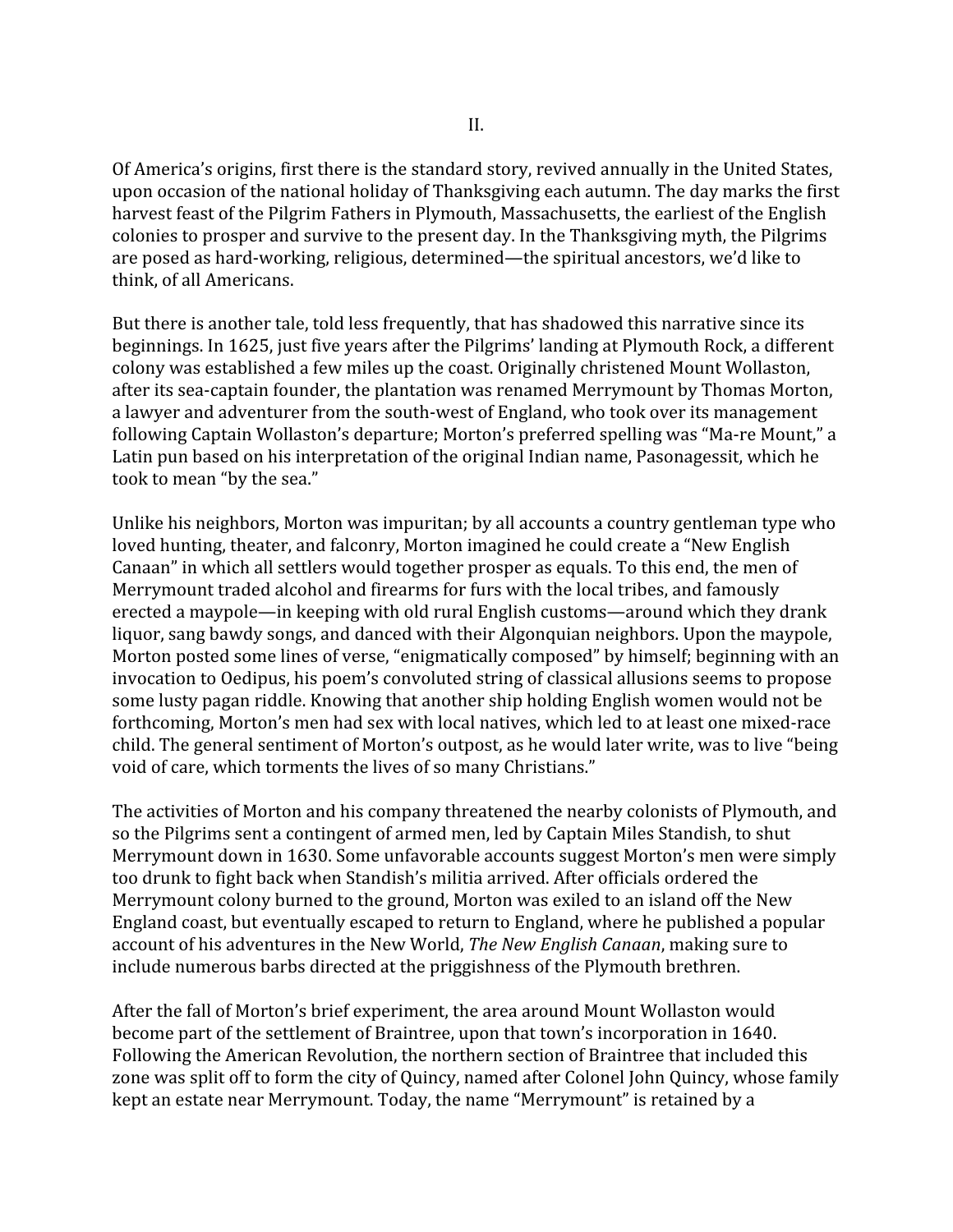residential neighborhood of Quincy situated around the hill where Morton's maypole once stood. A sketch of the hill itself features as the central motif the Quincy city seal.

There were other failed colonies in the English territories that would become the United States—most notoriously Roanoke, in present-day North Carolina, which disappeared in the 1580s leaving barely a trace. In Massachusetts, the Wessagusset colony directly to the south of Merrymount also floundered, to be re-established later as the current municipality of Weymouth. What distinguishes the Merrymount affair is that the settlement's end was chronicled by participants on either side of its demise; both Morton himself, in his *New English Canaan*, and in the diaries of William Bradford, captain of the Mayflower and governor of Plymouth colony.

Consequently, when the story of Plymouth colony had become, by the early 19th century, a a myth of national origins for the United States, it was dogged by Morton's counter-narrative. Though allusions to Morton and Merrymount appear in early American novels such as Lydia Child's *Hobomok: A Tale of Early Times* (1824) and Catharine Sedgwick's *Hope Leslie* (1827), Nathaniel Hawthorne gave the May Pole incident its first extended literary treatment in 1835 with his short tale "The May-Pole of Merry-Mount." Hawthorne removes Morton from the story, but he paints a feverish picture of Merrymount's inhabitants, who, he writes, "imagined a wild philosophy of pleasure" to be enacted in the primeval forests of Massachusetts, in contradistinction to the "dismal wretches" of Plymouth.

A decade later, John Lothrop Motley published his historical novel *Merry-Mount, A Romance of the Massachusetts Colony* (1849), a fictionalized account, based on available records, but with admittedly liberal embellishments. A full two chapters are devoted to the "revels at Merrymount" themselves, which are described in lurid and extensive detail. In addition to the drunken dance around the maypole, Morton choreographs processions of "savage maidens" dolled up as English milkmaids and heated wrestling matches with near-naked Indian men. The entire affair culminates in what could only be described as an ecstatic orgy:

*[N]ow succeeded a general pell-mell, in which all parties, old and young, male and female, Saxon and savage, mingled in desperate and bewildering confusion, hugging, tumbling, knocking, thumping, tripping, twitching, pulling, leaping, dancing, singing, whooping and hallooing, as if they had all gone mad.*

Over the next century and a half, Morton remains a curious figure in colonial accounts, deployed as a libertine foil against the joyless Puritans, in the spirit of Hawthorne, or merely trotted out for some comic relief in what is otherwise a somewhat grim era in North American history. Again and again, he is positioned as a man of almost modern sensibilities who had the misfortune to have been born into an all-too-pious age. Poets seem particularly drawn to Morton—who was, after all, himself a poet. William Carlos Williams's collection of essays *In the American Grain* (1925) includes a defense of Morton; Stephen Vincent Benét celebrated "Tom Morton" in his poem *Miles Standish* (1933); Robert Lowell's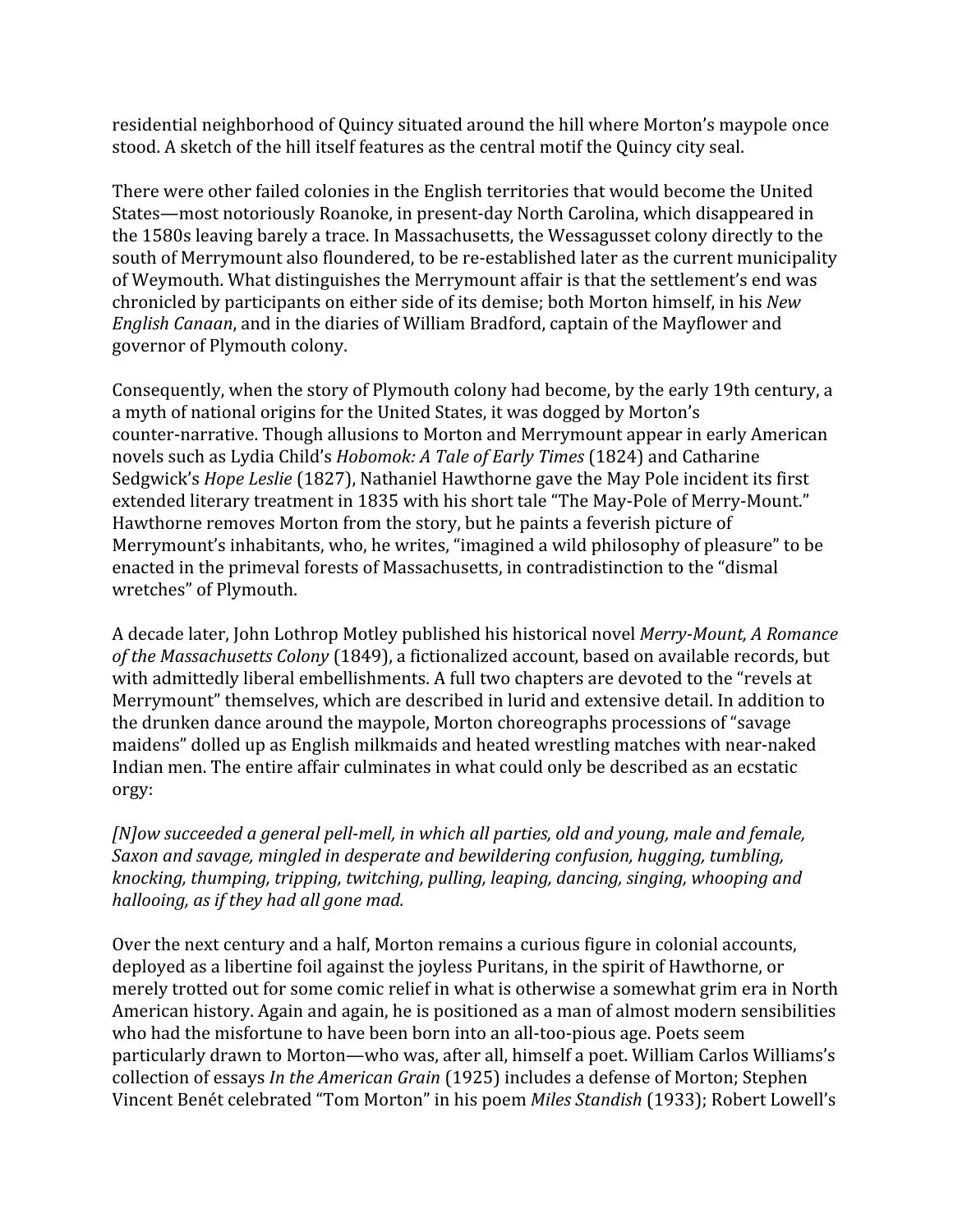one-act play *Endicott and the Red Cross* (1964) compresses numerous events in Merrymount's short history into a single day; Quincy native Carl Andre mentions Morton in two poems written in 1963, *Quincy Index* and *America Drill*, the latter dedicated "in memory of Thomas Morton of Merry Mount 1625."

By the end of the twentieth century, some American wiccans and pagans have reclaimed Morton as one of their own. An eco-political pagan activist group called The Thomas Morton Alliance operated in Massachusetts into the 1990s; today, the website of the Wiccan Coven Idlewilde of Asheville, North Carolina celebrates Morton as a "pagan pilgrim" and "a pioneer of religious freedom." In more recent years, numerous groups have held their own revels in Merrymount on May Day, which have included traditional Native American musicians, costumed re-enactments of old English folk celebrations, and, naturally, a reconstructed maypole. On the website Ancientlights.org, you can watch clips of a 2002 event, shot on a wind-buffeted camcorder. In the footage, a crew of rather sedate suburban adults are welcomed by a master of ceremonies in the character of Thomas Morton, sporting a buckskin coat, plumed Cavalier hat, and a pair of black Oakley sunglasses.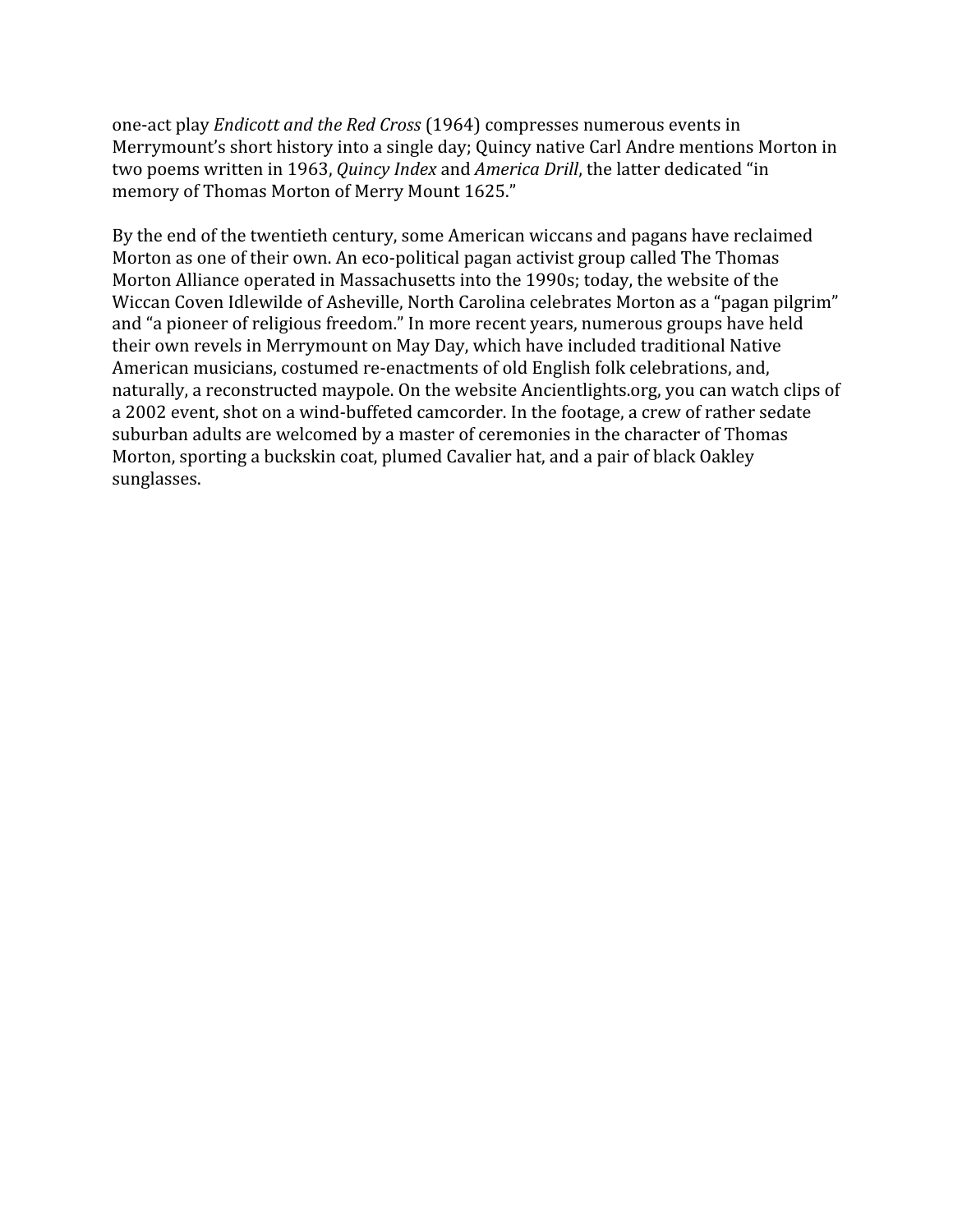I was born in Quincy, and first heard the Merrymount story in high school. My family still lives in the area. On November 1, 2014, while visiting my hometown, I asked my mother to drive me through Merrymount, so I could try to see the site of Morton's colony. I knew I had been there as a child, but felt I should see it again. That day, a brutal nor'easter bore down upon the coast of Massachusetts, ripping whitecaps from the surface of the slate-grey ocean, and sending violent winds through the streets, causing the cold, thin rain to shoot sideways.

In the storm, we drove through the center of Quincy, past Mount Wollaston Cemetery, into the neighborhood of Merrymount. Our trip was rushed; she had to pick up my nieces from a birthday party in an hour. "This is all Merrymount," my mother kept saying, as we inched through what seemed to be just another residential neighborhood of Quincy, maybe a little bit more upscale than the others. Before we had left, I had searched the Internet quickly and fruitlessly for some indication of where a plaque or monument memorializing Morton or early Merrymount could be located. In my rush, I now only found houses and more houses, on streets emptied of people by the storm, which was already throwing large branches from trees into the roadways.

"All the Indian names," my mother remarked, maybe recalling that this was a notable feature of the neighborhood, while we passed roads named Algonquin, Narragansett, Wampatuck, and Chickatabot. A branch blocked our way at the corner of Squanto and Maypole Roads, the latter of which, at least, indicated that the neighborhood retained some memory of its past. Then, turning a corner, I noticed we were going uphill, and soon came near the side of a cliff. Between the houses that hogged the view, we could look out onto the roiling sea, glimpsing a vista that couldn't be too different from what Morton or Standish might have seen in their day. Morton had written that the maypole stood "as a fair sea mark," able to indicate directions to Merrymount; probably it had stood somewhere nearby, so it could have been seen by approaching ships.

Monuments, museums and gift shops clog the shores of Plymouth, clustering around the site where Plymouth Rock now lies; but here, old Merrymount is at best a phantom, made dim by the overwhelming and utterly unremarkable present. In Plymouth, the past is represented in stone and metal and painted signs; in Merrymount, I had to squint to even see it.

My family are relative newcomers to Quincy; on both sides, we can trace our ancestry back just a couple of generations before we encounter the horizon of immigration. I was the first person in my family to graduate from college since my great-grandfather's time: my family is composed of hairdressers and truck drivers, shipyard workers and laundry-clerks, security guards and machinists. We have very little material history, not much passed down from one generation to the next. I did not grow up believing that what I came from was worth preserving. The goal, rather, was to leave it behind.